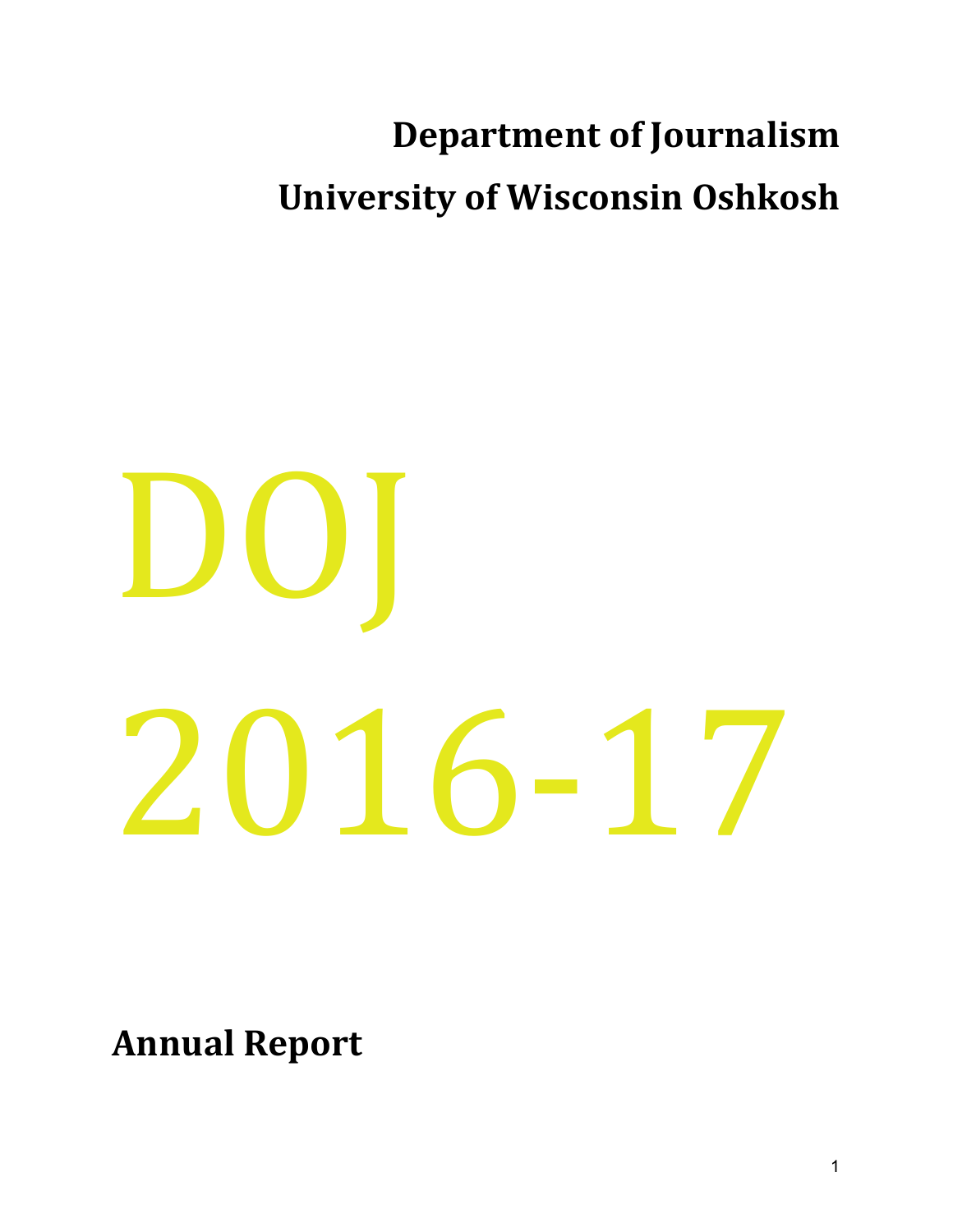# **HIGHLIGHTS IN REVIEW**

The Department of Journalism had a successful 2016-17. The year included accomplishments as well as foundational work toward objectives for the coming year. Highlights include:

- Recommendation for re-certification for the Certification in Education for Public Relations (CEPR) from the site review team and the Education Affairs committee of the Public Relations Society of America.
- Approval for two new minors in Advertising and Public Relations, which will be effective in Fall 2017.
- Third-place win for the Strategic Campaigns in Advertising class in District 8 for the National Student Advertising Competition.
- National adviser awards to two faculty members, Dr. Filak and Dr. Hansen.
- Course changes to streamline and enhance offerings to evolve the journalism major to the multimedia journalism major, which will combine the writing/editing and visual emphases.
- A plan for the department's 50th Anniversary at Homecoming 2018 with Alumni Relations and Advancement for a two-day event to inspire and engage alumni, and assist with significant fundraising and event corporate sponsorship.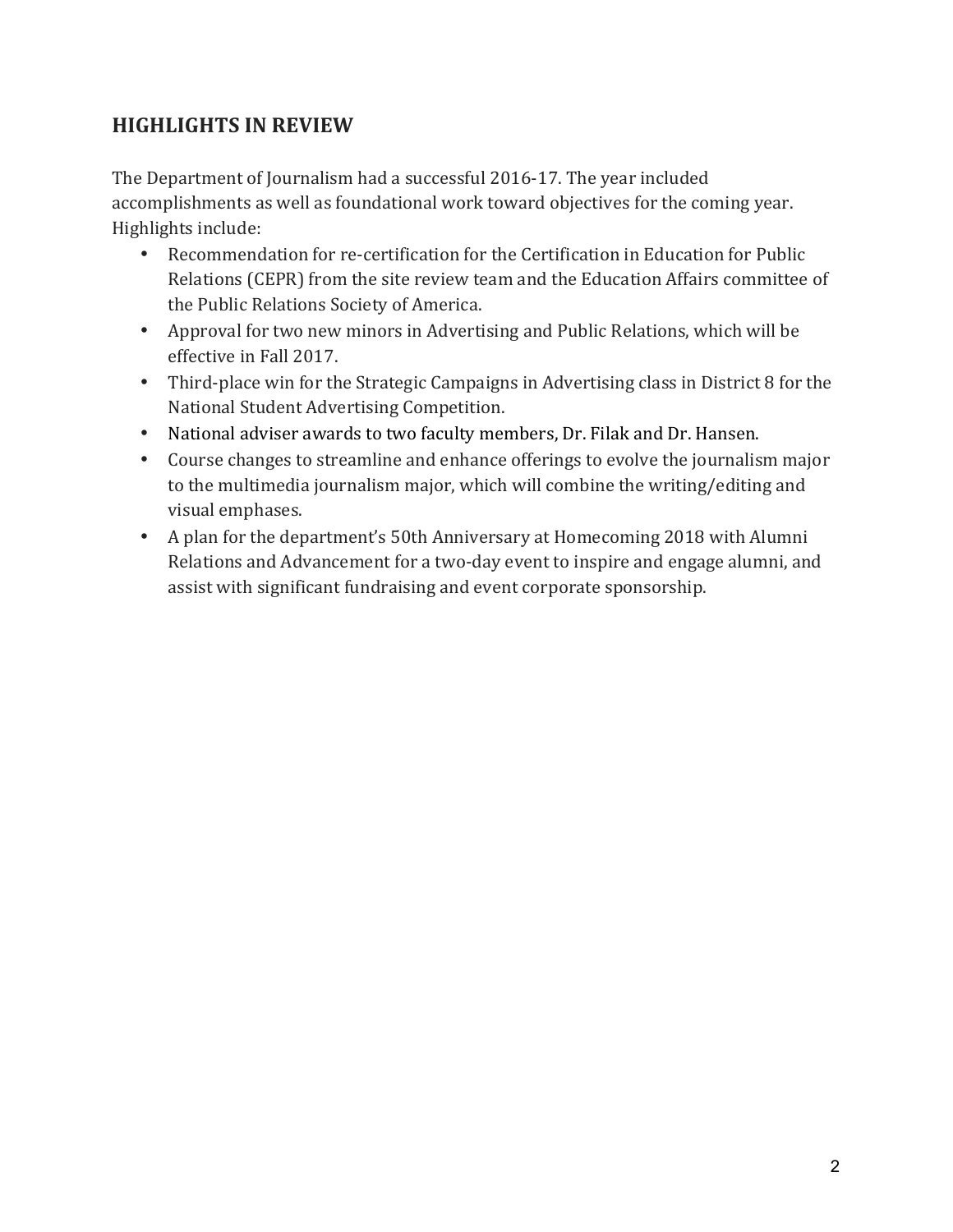# DEPARTMENT, FACULTY AND STAFF ACCOMPLISHMENTS

# **DEPARTMENT**

The department completed the academic year with the following accomplishments.

# **Certification in Education for Public Relations**

The department prepared a report and hosted a site team for the Certification in Education for Public Relations in Spring 2017. The site team said it was "impressed" with the program and recommended re-certification to the Public Relations Society of America board that will give final review in Fall 2017. The Education Affairs committee of the PRSA agreed with the site team recommendation in June 2017. The CEPR is a quality stamp on the program from the national PRSA, the largest professional organization in public relations with more than 30,000 members.

# **Minors in Advertising and Public Relations**

The department created two new minors in Advertising and Public Relations, which will go into effect in Fall 2017.

# **Win for Strategic Campaigns in Advertising**

The Strategic Campaigns in Advertising class won third place in District 8 for the National Student Advertising Competition, run nationally by the American Advertising Federation.

# **National Awards for Two Faculty Members**

Dr. Filak won the national College Media Association Distinguished Adviser Award and Dr. Hansen won the national Public Relations Student Society of America Teahan Faculty Adviser Award.

The department succeeded in progress toward initiatives for next year's objectives.

# **Evolving Curriculum**

Course changes to streamline and enhance offerings were started in order to evolve the multimedia journalism major from the current journalism major. This major currently includes an emphasis for writing/editing and an emphasis for visual, which will be combined into the proposed multimedia journalism major. This is the direction the field is going, to which the faculty are aligning curriculum updates in courses as well as plans for future growth and hiring in the department. The curriculum and assessment committees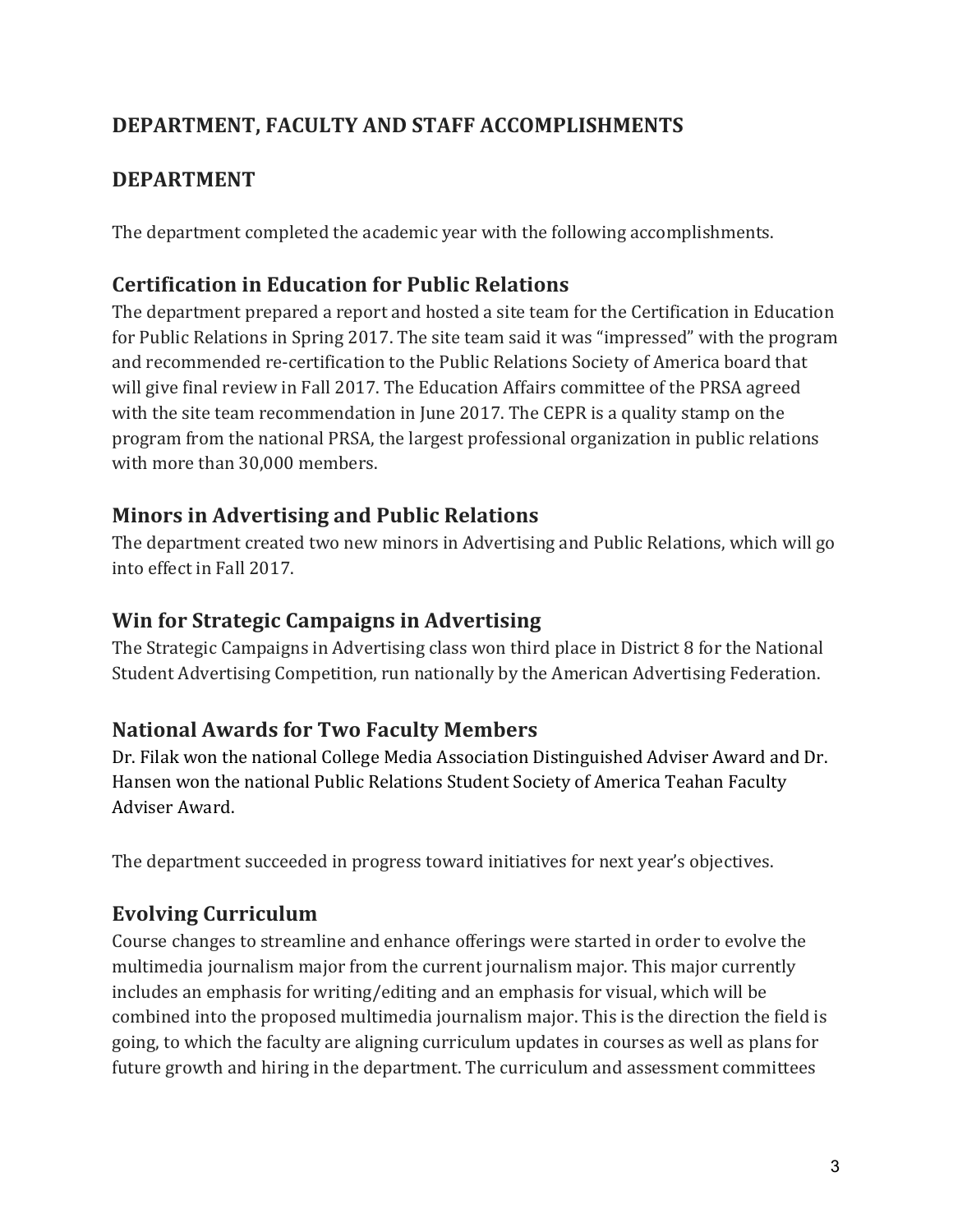worked diligently on this effort during the last year, with plans to continue to evolve the courses in the coming year. Curriculum updates include:

- The department approved further details for the culminating experience that will start in Fall 2017.
- Foundations of Multimedia Production had a title change, Foundations of Multimedia Storytelling, and a change in description. It also became crosslisted as a course option for the new Digital Marketing emphasis created by the College of Business.

# **Planning for 50th Anniversary**

The department's 50th Anniversary at Homecoming 2018, themed "Moving Forward in Style," provides a unique opportunity for the department and university to inspire and engage its 2,500 alumni. The department completed an initial plan, logo and "save the date" communication to alumni. The plan for the two-day event will feature prominent alumni from our outstanding young and distinguished award winners, such as Jim VandeHei of Axios. A major fundraising campaign with Alumni Relations and Advancement also is in the works. Significant work was completed for the plan during the year. More details about this initiative are provided in our objectives for 2017-2018 on page 13.

# **Policy Updates**

A significantly updated renewal-tenure-promotion policy for tenure-track faculty was approved. The department will next create a policy for promotion to full professor.

# **FACULTY AND STAFF ACCOMPLISHMENTS**

**Vincent Filak completed one book and is working toward authorship of another two, in addition to a publication, grant and presentation.** 

# *Book efforts*

Signed a contract for the publication of the *Dynamics of Media Editing*, which will be coauthored with Kenneth Rosenauer of Missouri Western. Publication slated for 2019.

Signed a contract for a second edition of *Dynamics of Media Writing*. Publication slated for 2018.

Completed work on the text and workbook for *Dynamics of Reporting and Writing*. Publication is slated for Fall 2017.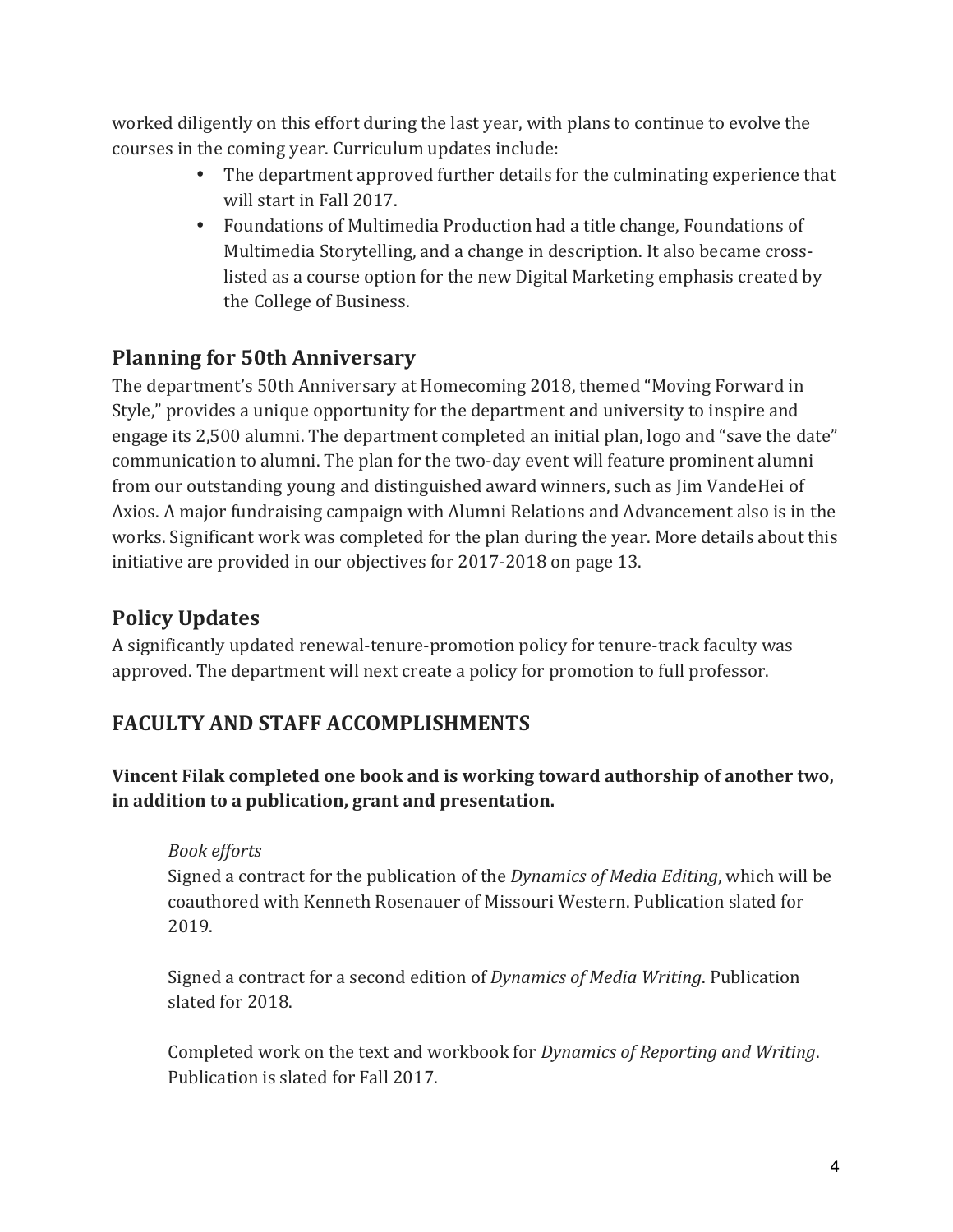#### *Published*

Filak, V. (2016). Cultural Convergence 10 Years Later: A reexamination of intergroup bias among journalists in the digital media age. *Atlantic Journal of Communication*. 24:5, 302-312

#### *Grants Received*

Received a \$1,485 grant from the Journalism Education Association and the National Scholastic Press Association. This grant will further research of high school and college media in relation to self-censorship. (With Kristine Nicolini; 2017)

#### *Presented*

Invited panel member  $(2016)$  – Student Media and Censorship on Campus. Price Sloan Symposium for Law and Media. Columbia, Missouri.

#### **Timothy R. Gleason published an article and photography work, and completed one presentation.**

#### *Published*

Gleason, T. R. & Hansen, S. S. (2017). Image control: The visual rhetoric of President Obama. The Howard Journal of Communications 28(1), 55-71.

#### *Presented*

Gleason, T. R. (2016, August 4). "Decade of deceit: English-language press coverage of the Katyn massacre in the 1940s." Association for Education in Journalism and *Mass Communication, Visual Communication Division,* Minneapolis.

#### *Photography Published*

"Gold and Green" and "Frost and "Frozen" published in the June/July 2017 issue of f*stop magazine*.

#### Sara S. Hansen published two articles and completed two presentations, along with **professional activity through the Business Success Center.**

#### *Published*

Gleason, T. R. & Hansen, S. S. (2017). Image control: The visual rhetoric of President Obama. The Howard Journal of Communications 28(1), 55-71.

Lee, J. K., Lee, S. Y., & Hansen, S. S. (2016). Source Credibility in Consumer-Generated Advertising in YouTube: The Moderating Role of Personality. *Current Psychology*, 1-12.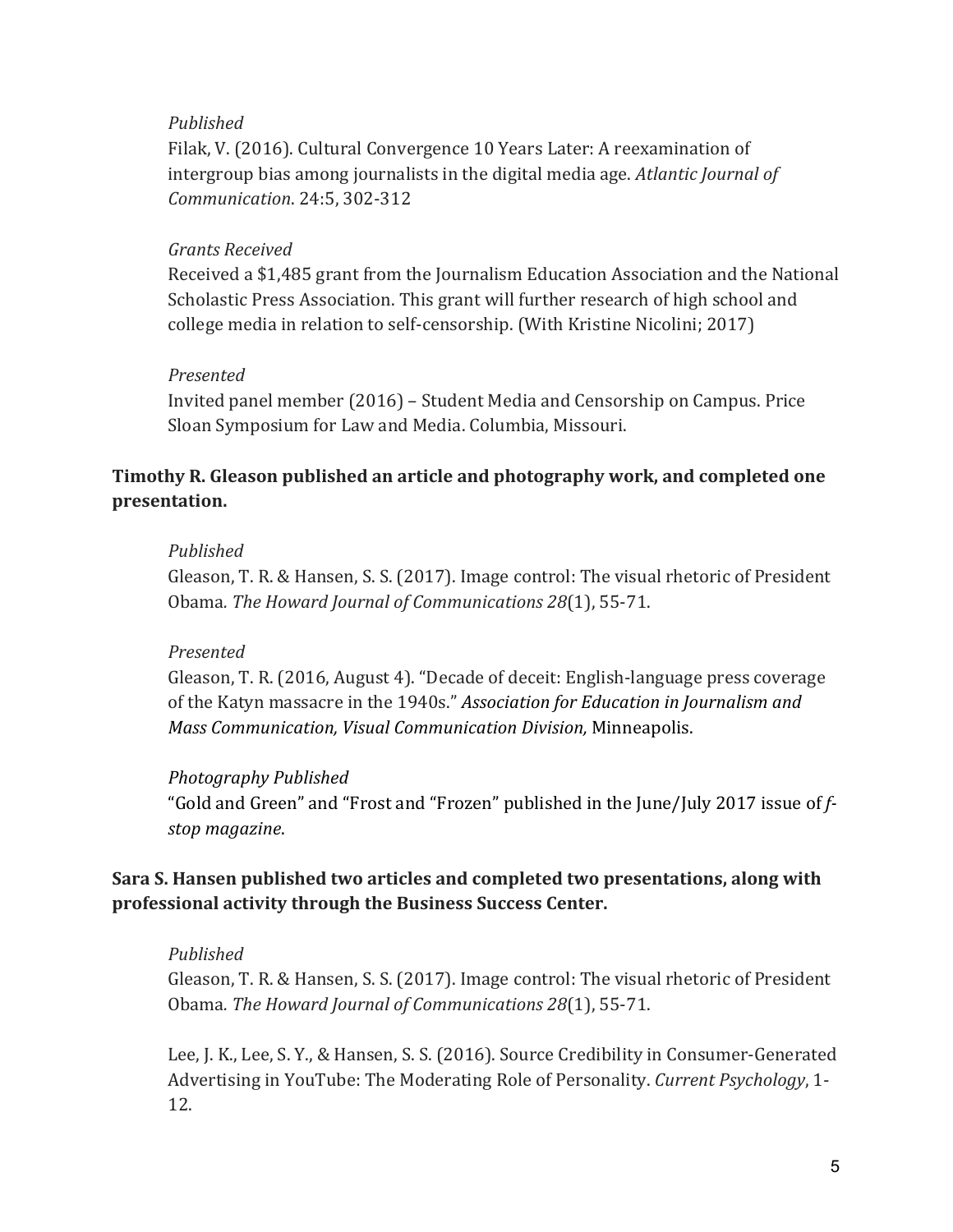#### *Presented*

Lee, J. K., Hansen, S. S., & Lee, S. Y. (2017). *The impact of brand personality self*congruity on brand engagement and purchase intention: The moderating role of selfesteem in Facebook. Paper presented at the American Academy of Advertising Global Conference, Tokyo.

Hansen, S. S. & Lee, S. Y. (2016). 'Wishing to be Trump' and other parasocial *predictors of likeability, trust, and voting intention for the Apprentice host.* Paper presented at the Association for Education in Journalism and Mass Communication (AEJMC) Conference, Minneapolis.

#### *Professional Activity*

Hansen provided consulting for media relations and social media influencers for Rapid Force, through the Business Success Center. She also worked with a STEP intern to provide website and social media analysis for Mary Bergin's Roads Traveled online presence.

#### **Shu-Yueh Lee published an article and made two presentations, and served as a panelist for popular culture issues.**

#### *Published*

Lee, J. K., Lee, S. Y., & Hansen, S. S. (2016). Source Credibility in Consumer-Generated Advertising in Youtube: The Moderating Role of Personality. *Current Psychology*, 1-12.

#### *Presented*

Lee, J. K., Hansen, S. S., & Lee, S. Y. (2017). *The impact of brand personality self*congruity on brand engagement and purchase intention: The moderating role of self*esteem in Facebook*. Paper presented at the American Academy of Advertising Global Conference, Tokyo.

Hansen, S. S. & Lee, S. Y. (2016). *'Wishing to be Trump' and other parasocial* predictors of likeability, trust, and voting intention for the Apprentice host. Paper presented at the Association for Education in Journalism and Mass Communication (AEJMC) Conference, Minneapolis.

#### *Professional Activity*

Panelist: Popular Culture: Ghostbusters, UW-Oshkosh Women's Center, Nov. 2016.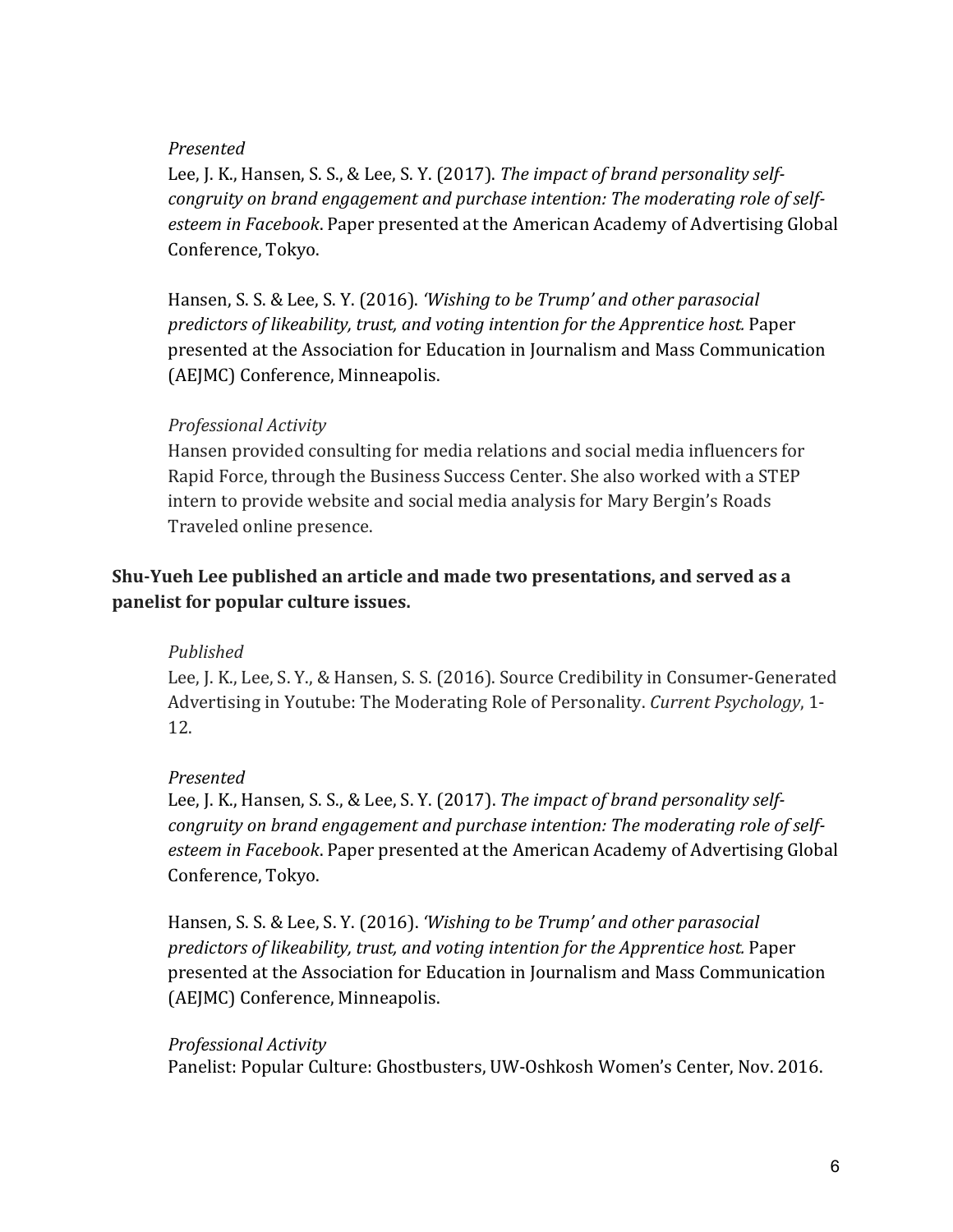#### **Miles Maguire published two articles and made one presentation, in addition to advancing a publication as associate editor.**

#### *Published*

Maguire, M. (2017). Embedding journalists shape Iraq news story. *Newspaper Research Journal 38*(1), 8-18.

Maguire, M. (2016). Methodology matters: A framework for gauging accuracy and impact. *Journal of Applied Journalism & Media Studies* 5(3), 405-422.

#### *Presented*

"Going for the Gold: How Literary Journalism Techniques Have Come to Dominate the Pulitzer Prizes," at the  $12<sup>th</sup>$  annual meeting of the International Association for Literary Journalism Studies, May 11-13, 2017, University of King's College, Halifax, Nova Scotia, Canada.

#### *Scholarship Service*

Helped *Literary Journalism Studies*, where Maguire serves as an associate editor. gain entrance into the Emerging Sources Citation Index of the Web of Science Core Collection.

#### *Professional Activity*

Covered City Hall for the *Oshkosh Independent*, publishing about 45 stories during the academic year of which many were exclusives and later covered by other local media. Coverage usually included original photographs to illustrate stories and promotions of articles via social media.

#### **Kristine M. Nicolini published five articles and presented six presentations, and** delivered two professional presentations.

#### *Published*

Burrell, N. and Nicolini, K. M. (2017). Pronomial Use-Solidarity. In Allen M (Eds.), *The SAGE Encyclopedia of Communication Research Methods*. Thousand Oaks, CA: SAGE Publications Inc.

Burrell, N. and Nicolini, K. M. (2017). Scales, Open-Ended. In Allen M (Eds.), *The SAGE Encyclopedia of Communication Research Methods*. Thousand Oaks, CA: SAGE Publications Inc.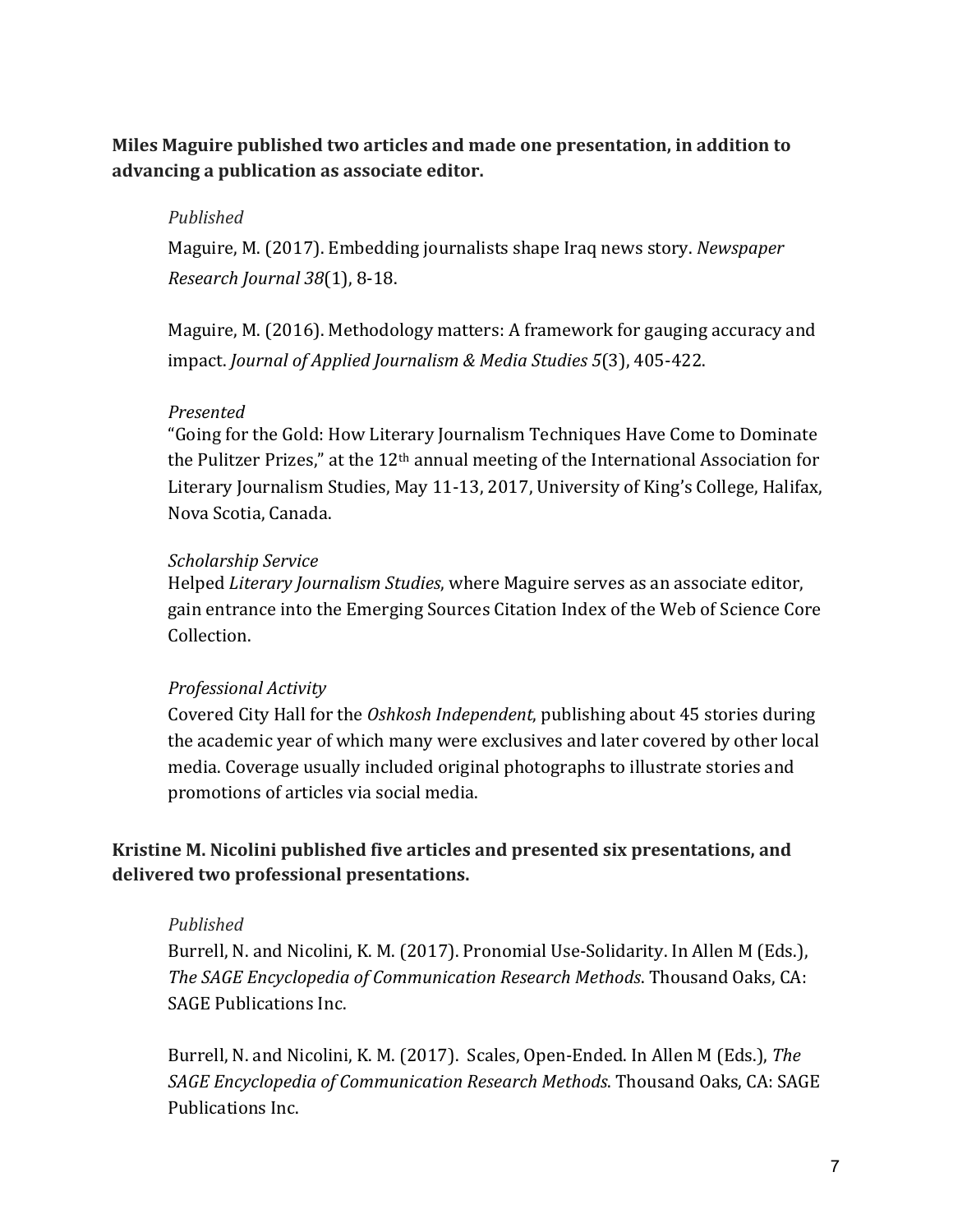Burrell, N. and Nicolini, K. M. (2017). Survey Instructions. In Allen M (Eds.), *The SAGE Encyclopedia of Communication Research Methods*. Thousand Oaks, CA: SAGE Publications Inc.

Cole, A. W., Anderson, C., Bunton, T. E., Cherney, M. R., Cronin Fisher, V., Draeger Jr., R.,Fetherston, M., Motel, L., Nicolini, K. M., Peck, B., & Allen, M. (In Press). Student predisposition to instructor feedback and perceptions of teaching presence predict motivation toward online courses. Online Learning.

Miller, J. H., Danielson, C., Sahlstein Parcell, E., Nicolini, K., & Boucher, T. (2016). Blurred Lines: Privacy management, family relationships, and Facebook. *Iowa Journal of Communication, 48*(1), pp. 4-22.

#### *Presented*

Nicolini, K.M. (2017). *Ties that Bind: Investigating the Impact of Family Communication Patterns on Introverted Children.* Paper presented at the annual convention of the Central States Communication Association, Interpersonal and Small Group Communication Interest Group, Minneapolis, MN.

Nicolini, K.M. & Cole, A.W. (2017). *Gap Interventions: Comparing student perceptions* of peer feedback in FtF and online public speaking workshops. Paper presented at the 67th annual convention of the International Communication Association, Instructional & Developmental Communication Unit, San Diego, CA.

Nicolini, K.M. & Rasmussen, E.E. (2017). The Relation Between Parental Control, *Mediation Strategies, and Children's Exposure to Televised Embedded Sexual Content.* Paper presented at the 67th annual convention of the International Communication Association, Children, Adolescents and the Media Unit, San Diego, CA.

Nicolini, K.M. & Cole, A.W. (2017). *Closing the Gap: Measuring Peer Feedback in Face*to-Face and Online Public Speaking Workshops. Paper presented at the annual convention of the Central States Communication Association, Communication Education Interest Group, Minneapolis, MN.

Tatum, N.T., Priddis, D., Nicolini, K.M., Frei, S.S., Bryant, L.E., Johnson, M., Weismann, K. (2017). *Creating a Bridge to Close the Classroom/Community Divide.* Panel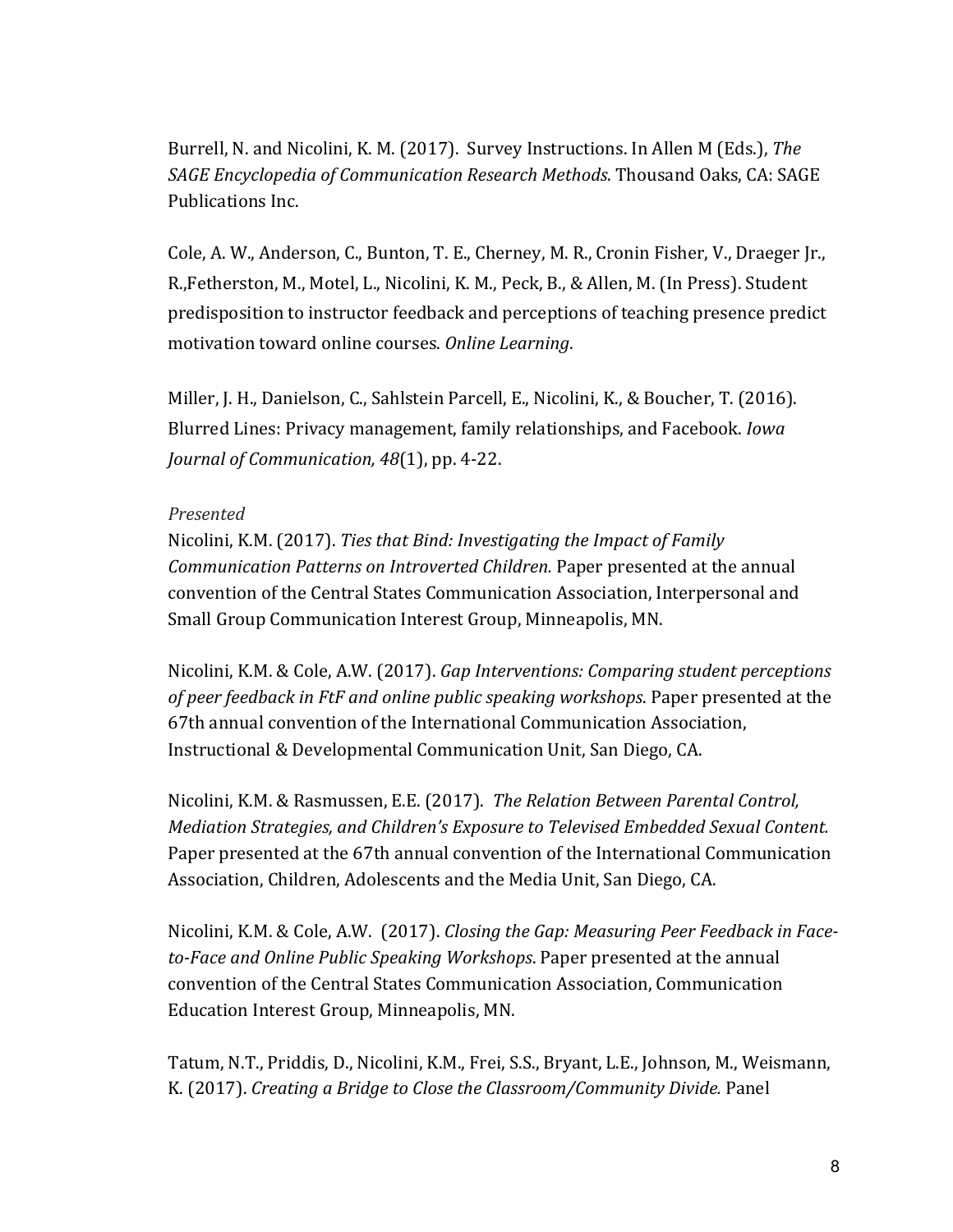presented at the annual convention of the Central States Communication Association, Communication Education Interest Group, Minneapolis, MN.

Young, L., Sellnow-Richmond, D., Luders, A., & Nicolini, K.M. (2017). *Creating the* Future PR Classroom: New PR Professors' Take on the Future of PR Instruction. Panel presented at the annual convention of the Central States Communication Association, Public Relations Interest Group, Minneapolis, MN.

*Professional Activity*

Priddis, D. & Nicolini, K.M. (2017). *Creating a Dynamic Conference Experience: Getting the Most Out of Your CSCA Convention*. Short course presented at the annual convention of the Central States Communication Association, Minneapolis, MN.

Nicolini, K.M. & Brazee, C. (2017, May 23). *Harness the Power of a Generationally Diverse Workplace.* Presented to the Public Relations Society of America - Northeast Wisconsin Chapter.

# **FACULTY AND STAFF SERVICE**

Members of the department provided service to the department and campus. Below is a listing of service beyond routine committee service.

#### **Vincent Filak**

• Filak represented the department to college media events:

How to cover campus crime and breaking news. Panel presented at the Associated Collegiate Press Best of the Midwest, Minneapolis, MN. Feb. 2017.

How to get beyond "So and so is not your typical..." Panel presented at the Associated Collegiate Press Best of the Midwest, Minneapolis, MN. Feb. 2017.

Fun with FOIA! Panel presented at the Associated Collegiate Press Best of the Midwest, Minneapolis, MN. Feb. 2017.

Newsroom Toast: What burnout really is and how to avoid it. Panel presented at the Associated Collegiate Press Best of the Midwest, Minneapolis, MN. Feb. 2017.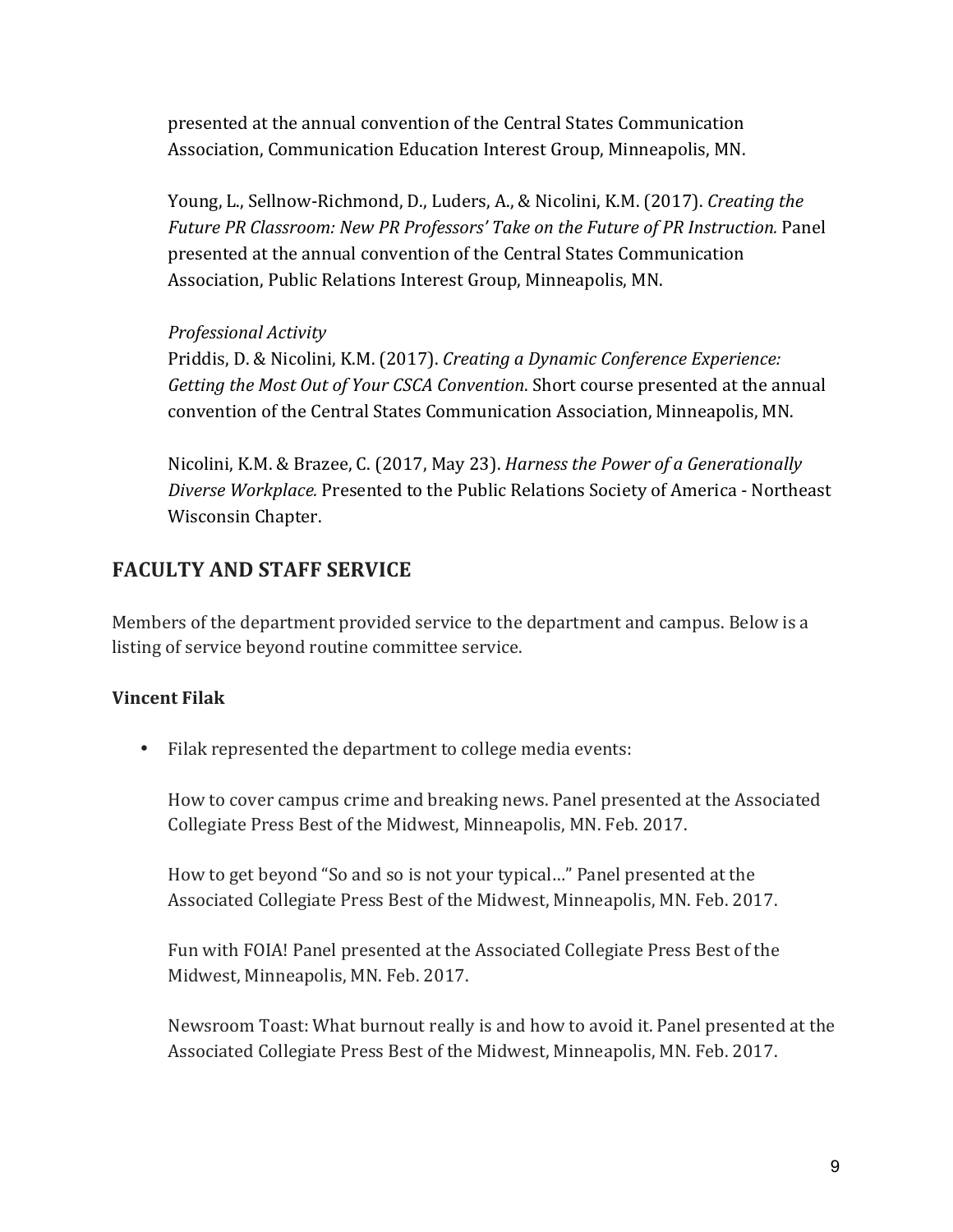Clueless Twerps, Arrogant Weasels and People Who Think They're Funny: The Perils of Opinion Writing. Panel presented at the Associated Collegiate Press Best of the Midwest, Minneapolis, MN. Feb. 2017.

Clueless Twerps, Arrogant Weasels and People Who Think They're Funny: The Perils of Opinion Writing. Panel presented at the Associated Collegiate Press National convention. Washington, DC. Oct. 2016.

Crime and Punishment. Panel presented at the Associated Collegiate Press National convention. Washington, DC. Oct. 2016.

Newsroom Toast: What burnout really is and how to avoid it. Panel presented at the Associated Collegiate Press National convention. Washington, DC. Oct. 2016.

Fun with FOIA! Open records and journalism. Panel presented at the Associated Collegiate Press National convention. Washington, DC. Oct. 2016.

Thompson's Penis A Sword: How to avoid headline hell. Panel presented at the Associated Collegiate Press National convention. Washington, DC. Oct. 2016.

How to bet personality into your profiles. Panel presented at the Associated Collegiate Press National convention. Washington, DC. Oct. 2016.

#### **Timothy R. Gleason**

- Gleason assisted UARC in training departments on the Student Success Collaborative advising system as a member of the advising team.
- Gleason also served as a judge of all entries in the Art at the Park, hosted by the Trout Museum, Appleton, Wisconsin.

#### **Sara S. Hansen**

- Hansen wrote the CEPR report, coordinated with CEPR references and led communication with the site team.
- Hansen provided a special topics course for three visiting professors from Jiangsu Vocational Institute of Commerce in Jiangsu, China. The JVIC professors learned about curriculum development, teaching methods, high-impact practices and assessment regarding the department's IWM courses. Students in these classes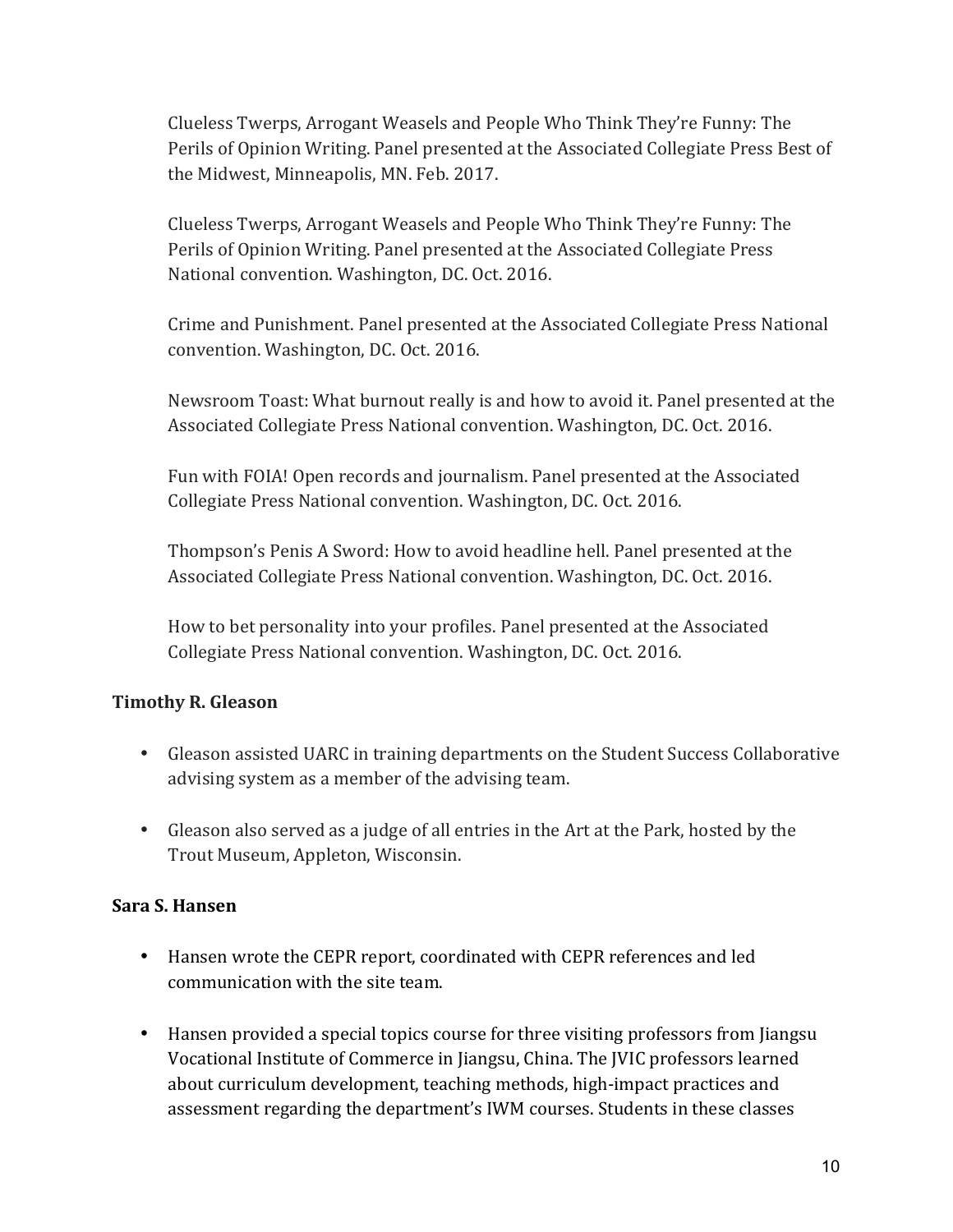demonstrated the high-impact practices of creating website and social media content for nonprofit clients, and showed blog development and cross-platform communication on social media in class. The JIVC professors do not have a model of working on real clients in their courses – all of their projects are simulations. Beyond the university's benefit toward the JVIC agreement, the classes provided an opportunity for the students to engage with the professors in a helpful learning experience.

- Hansen continued to serve on the IWM Committee, which is working on initiatives including collaboration on the  $2+2$  program with Moraine Park Technical College.
- Hansen's students (journalism and IWM) in Applications in New & Emerging Media successfully completed website, social media content and digital strategy work for nonprofit organizations in the Oshkosh and Fox Valley community during Fall 2016 and Spring 2017. These organizations included:

K.E.Y. Programs (UW Oshkosh) Online Professional Development Programs (UW Oshkosh) League of Women Voters Winnebago County Operation Cinderella of the Fox Valley St. Andrew's Lutheran Church Fond du Lac Senior Center Growing Oshkosh / Better Business Bureau Northeastern Wisconsin Scholastic Press Association Winnebago County Health Department

#### **Shu-Yueh Lee**

• Lee served as the advisor of two student clubs, Chinese Culture Club and Boxing Workout Club.

#### **Miles Maguire**

• Maguire continued to manage, along with Justin Mitchell of the Oshkosh/Winnebago County Housing Authority and Paul Van Auken of the UW Oshkosh Sociology Department, the Oshkosh Independent website. The organization launched an email newsletter in May 2017.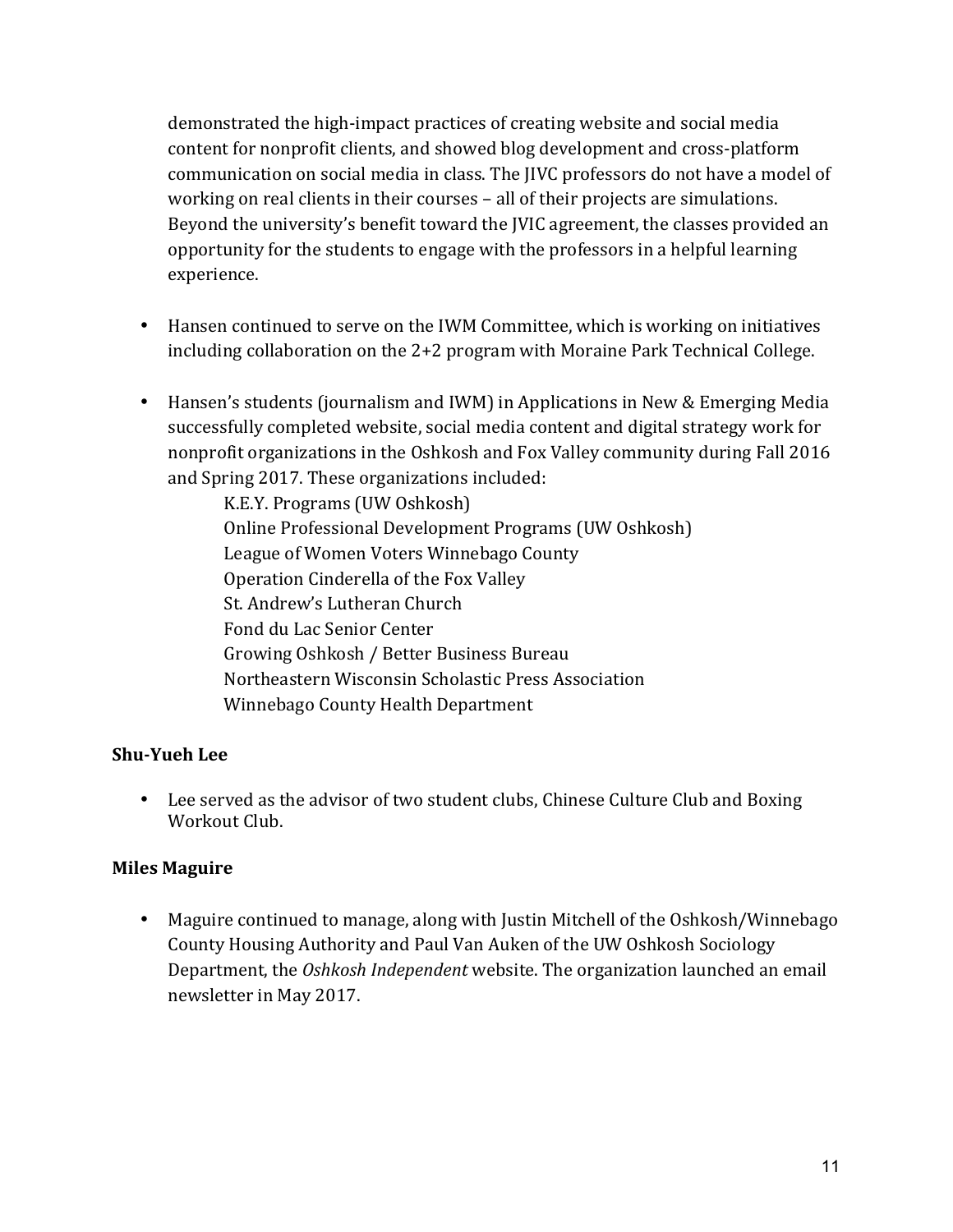#### **Kristine M. Nicolini**

- Nicolini and UW Oshkosh's PRSSA collaborated with Red Shoes PR to facilitate media relations for the 2016 Fox Cities Marathon. The partnership provided many opportunities for more than 30 public relations students to experience special event implementation firsthand. Students helped coordinate press interviews, worked with athletes to prepare for media interactions, and assisted PR professionals with event activities.
- Nicolini assisted with writing the CEPR report and in preparing for the site team visit.

#### Cindy L. Schultz has performed a great deal of service to the university.

- Schultz served as a senator on the University Staff Senate (USS) for the 2016-17 academic year, the USS Workplace Expectations Policy Committee, the Administrative Support Team and USS Grants Committee.
- She actively raised funds to continue building the Ellie Maslowski Memorial University Staff Scholarship.
- Additionally, Schultz worked with Dr. Hansen to hire, supervise and manage STEP students. Schultz won the STAR award in July 2016.

# **ISSUES TO CONSIDER FOR PLANNING FOR NEXT ACADEMIC YEAR**

#### **Managing Enrollment Growth**

The department is experiencing growth through the interdisciplinary Interactive Web Management program, which has more than 50 students enrolled, and the public relations major, which grew 69% during 2012-2016 (UWO enrollment was -11% during that time). Growth is great, but managing it can pose challenges. The department put in two requests for Return of Vacant Faculty Positions positions (recommended by the CEPR site review team) in order to accommodate this growth.

• All IWM students are required to take three journalism courses, and the BS and BA students typically take another 24 credits in journalism (computer science also is an option, but journalism courses have been more popular). About half of the IWM majors choose to minor in journalism. These trends have put pressure on courses (in particular, Writing for the Media and Editing) as more students are trying to take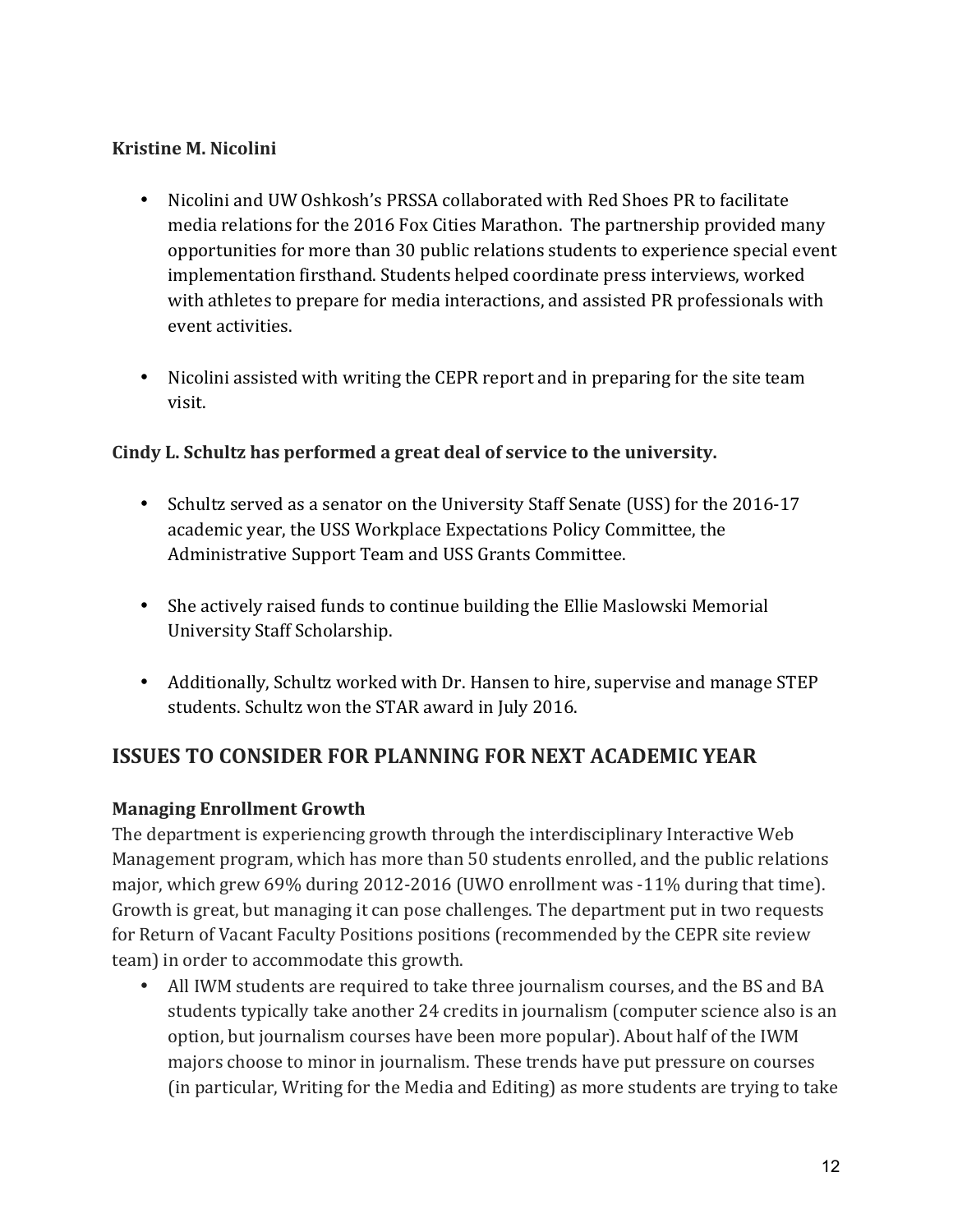classes while courses have been reduced due to budget cuts. COLS has been working with COB to fund additional sections to meet demand.

• The public relations major has been offered for two years and is the first of its kind in the UW System. Enrollment trends and feedback from the CEPR reviewers indicate that this major will grow. The CEPR reviewers recommended the department continue to work with COLS to manage enrollment and key resources to ensure curriculum rigor is maintained.

#### **Needed Lab Modernization**

The department supports three computer labs, each with 16 desktop iMacs that are necessary for using Adobe Suite for InDesign, Illustrator, Photoshop and other programs in core journalism and advanced courses. We typically upgrade one lab a year with new computers in order to keep them current for using these programs. Often the programs won't work if a computer is older than three years. We did not get lab modernization funding for 2017-18, which puts our oldest lab in jeopardy for not working with these programs appropriately. We will be in need of two lab modernizations for 2018-19.

#### **Revised Bylaws Held Up by SOS Requirements**

The revised bylaws were held up by Faculty Committee and Faculty Senate because of a debate about SOS requirements. The department will resubmit once the matter is resolved by those groups.

# **OBJECTIVES FOR THE YEAR AHEAD**

The department considers the university's mission and strategic plan, as well as the department's strategic plan updated in 2015-16, as it focuses on key objectives ahead.

#### **Engagement and Fundraising for 50th Anniversary**

The department will further develop its plan for the 50th Anniversary at Homecoming 2018, themed "Moving Forward in Style" (a play on "AP Style," which all *j*-students must master for writing). The event includes one day (Friday) of professional sessions, open house and tours; and a second day (Saturday) with festivities including a dinner and evening program. The event will welcome all alumni to engage with the DOJ and university. Planning includes:

- Outreach to alumni in traditional and social media including the recent launch of a Facebook group for alumni and students that gained 150 members in its first week.
- Coordination of distinguished alumni, outstanding young alumni and the Journalism Advisory Board for the program (including Jim VandeHei of Axios and Brody Karmenzind of Facebook  $-$  both have agreed to be guest speakers)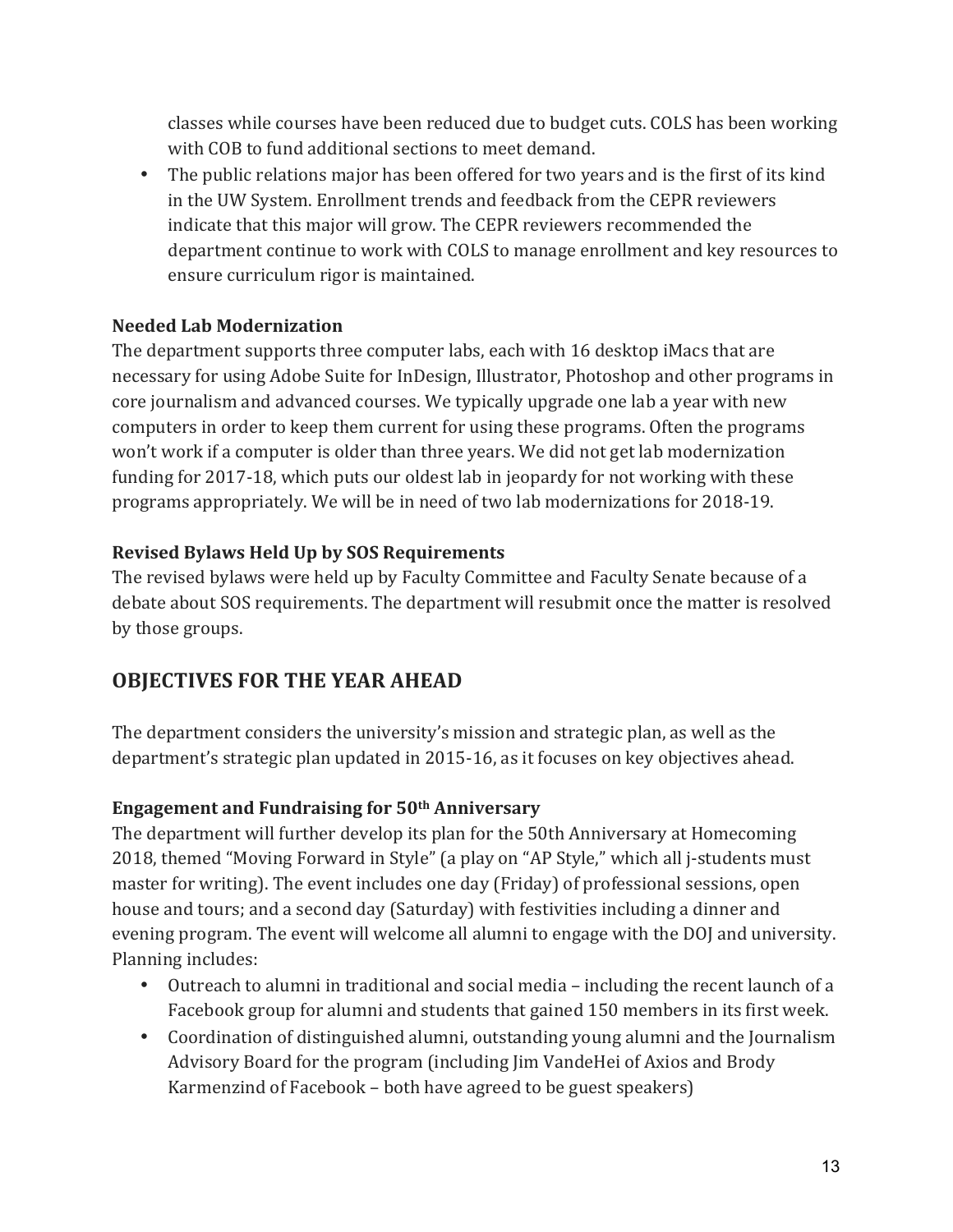- Development of an interactive video that captures the history and memories of the department – this will be collaboratively created with journalism students
- Working with Advancement to create a significant fundraising effort to inspire and engage alumni participation, which includes kick-off of a silent phase in July 2017 prior to launch of a public campaigns in October 2017. Efforts toward corporate sponsorship to support the event also are in the works.

#### **Strategic Partnerships - Visibility, Research-Enhanced Mission and Recruitment**

The department aims to advance/build strategic partnerships that raise visibility in the community, support our research-enhanced mission and aid recruitment goals. Faculty are engaging with organizations including Gannett, Red Shoes PR, College Media Association, *Oshkosh Independent*, PRSA, Northeast Wisconsin Student Press Association (NEWSPA) and the Kettle Moraine Press Association (KEMPA), and the Business Success Center. We are building on visibility efforts through courses, such as nonprofit consulting in Application of New and Emerging Media. For recruitment specifically, we are increasing our outreach with NEWSPA and KEMPA for next year. Leaders in our PRSSA Chapter also held recruitment opportunities at local high schools.

#### **Policy Updates**

The department will work toward creating a policy for promotion to full professor, aligning with the updated renewal-tenure-promotion policy for tenure-track faculty. Also, work toward a policy for HLC compliance for minimum teaching requirements will move forward.

# **COLS PLANNING PROCESS: EXAMINATION OF PROGRAMS**

#### **Work Toward a Multimedia Journalism Major and Minor**

A Form C will be submitted to revise the journalism major and likely rename it multimedia journalism. Along with the expected elimination of emphases except advertising, this will create more efficiency in scheduling. New courses will be proposed as part of this revision. Additionally, it is likely that the department will propose a multimedia journalism minor in 2017-2018.

# **COLS PLANNING PROCESS: COLLEGE PROGRAM ARRAY**

#### **Review of Non-Journalism Courses**

The department has begun reviewing non-journalism required classes for the journalism and public relations minors.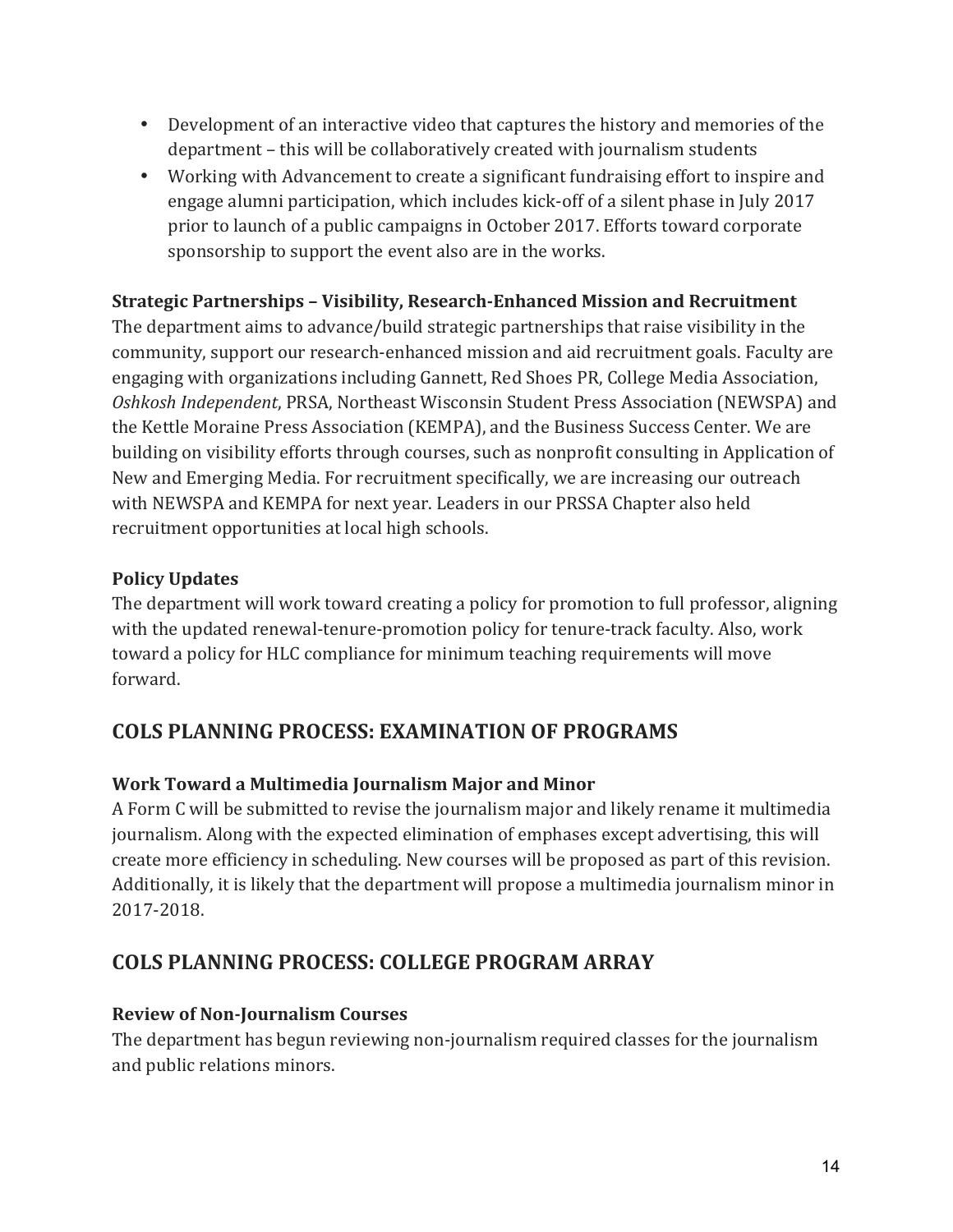#### **Strategic Efforts with Other Departments**

Journalism maintains communication with Radio-TV-Film about continued (e.g., crosslisting Media Ethics) and future interactions (e.g., the possibility of a school of media). The department also communicates with the College of Business regarding IWM and potential integrations with Marketing, which added Foundations in Multimedia Storytelling as an option for its Digital Marketing emphasis. Discussions with Marketing also include crossdisciplinary participation in Strategic Campaigns in Advertising, which has benefited with integration of IWM majors with advertising students. Challenges of curriculum creep continue to be watched as well.

# **COLS PLANNING PROCESS: STUDENT SUCCESS AND RECRUITMENT**

The department focuses not only on student success in the classroom, but also demonstrated skills in internships and professional activities. The department will continue to support student achievement through its advising, curriculum updates and assessment plan. The department monitors internship experiences and student skills that align with our ACEJMC accreditation through Internship Coordinator Barb Benish. After surveys of students and employers, Benish puts together a report each semester for assessment to see how students rated in the internship work. For Fall 2016 and Spring 2017 graduates, respectively, 87 percent and 85 percent, had an internship or relevant experience in the field before graduating.

The department also will continue its longstanding support for active clubs – The Dr. Julie Henderson PRSSA Chapter, Advertising Club, Society of Professional Journalists and Photo Club - and related organizations, such as The Advance-Titan. In the last year, the clubs provided a dozen guest speakers, several industry tours, workshops on design and using LinkedIn, as well as movie nights related to the media fields. These professional experiences expand student skills and opportunities to be prepared for the field upon graduation. 

Demonstrations of student success include:

- The department's Strategic Campaigns in Advertising class won third place in District 8 for the National Student Advertising Competition through the American Advertising Federation.
- Erik Buchinger won first place for sports reporting, Katie Knox won first place for best news reporting, and Austin Walther received an honorable mention for sports reporting in the Wisconsin College Media Association Contest.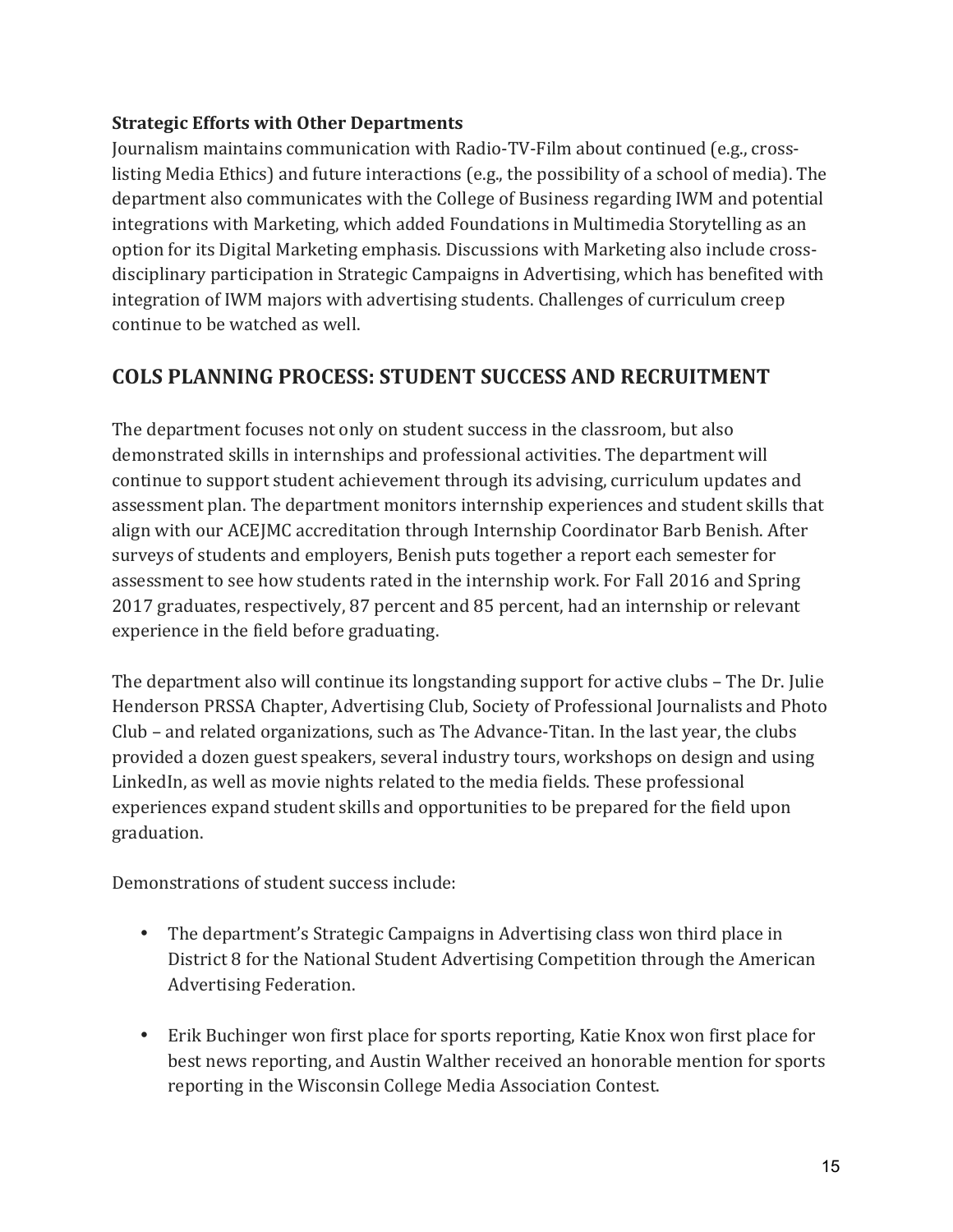- The Dr. Julie Henderson PRSSA Chapter won the STAR Chapter Award at the Fall 2016 PRSSA National Conference.
- The Dr. Julie Henderson PRSSA Chapter won the February 2017 PRSSA Pacesetter Award.
- Katie Biersach, 2016-17 PRSSA Chapter president, and Monica Salmeri, 2017-2018 PRSSA Chapter president, both won the national Gold Key Award – a prestigious award for outstanding leadership. Biersach also ran for a national PRSSA position in Spring 2017 at the PRSSA National Assembly, and narrowly missed winning. The PRSA of Northeast Wisconsin supported Biersach with travel funds.
- Katie Hanson, Crystal Knuth, and Allison Tetrick placed as finalists in the Photographer's Forum 37th Annual College Photography Contest.
- Kappa Tau Alpha inductees included: Katie Biersach, Jessica Johnson, Samantha Pech, and Timothy Windisch, Jr.

To expand recruitment, the department worked with NEWSPA to host its annual convention at UWO in April 2017. The event brings hundreds of students and teachers to campus, offering recruitment opportunities for the department and university.

# **COLS PLANNING PROCESS: FACULTY AND STAFF EXPERIENCE**

In Fall 2017, Dr. Hansen won the national PRSSA Teahan Faculty Adviser Award and Dr. Filak won the College Media Association Distinguished Adviser award for 2015-2016. Both received nominations from Dr. Gleason.

#### **ALUMNI ACCOMPLISHMENTS**

Shane Arman was named senior director of Burns Entertainment and Sports Marketing in Chicago.

Scott Bellile was promoted to editor of the *New London Press Star* and *Clintonville Tribune-Gazette*.

Mariah Haberman was promoted to host of Discover Wisconsin and director of brand development for Discover Mediaworks.